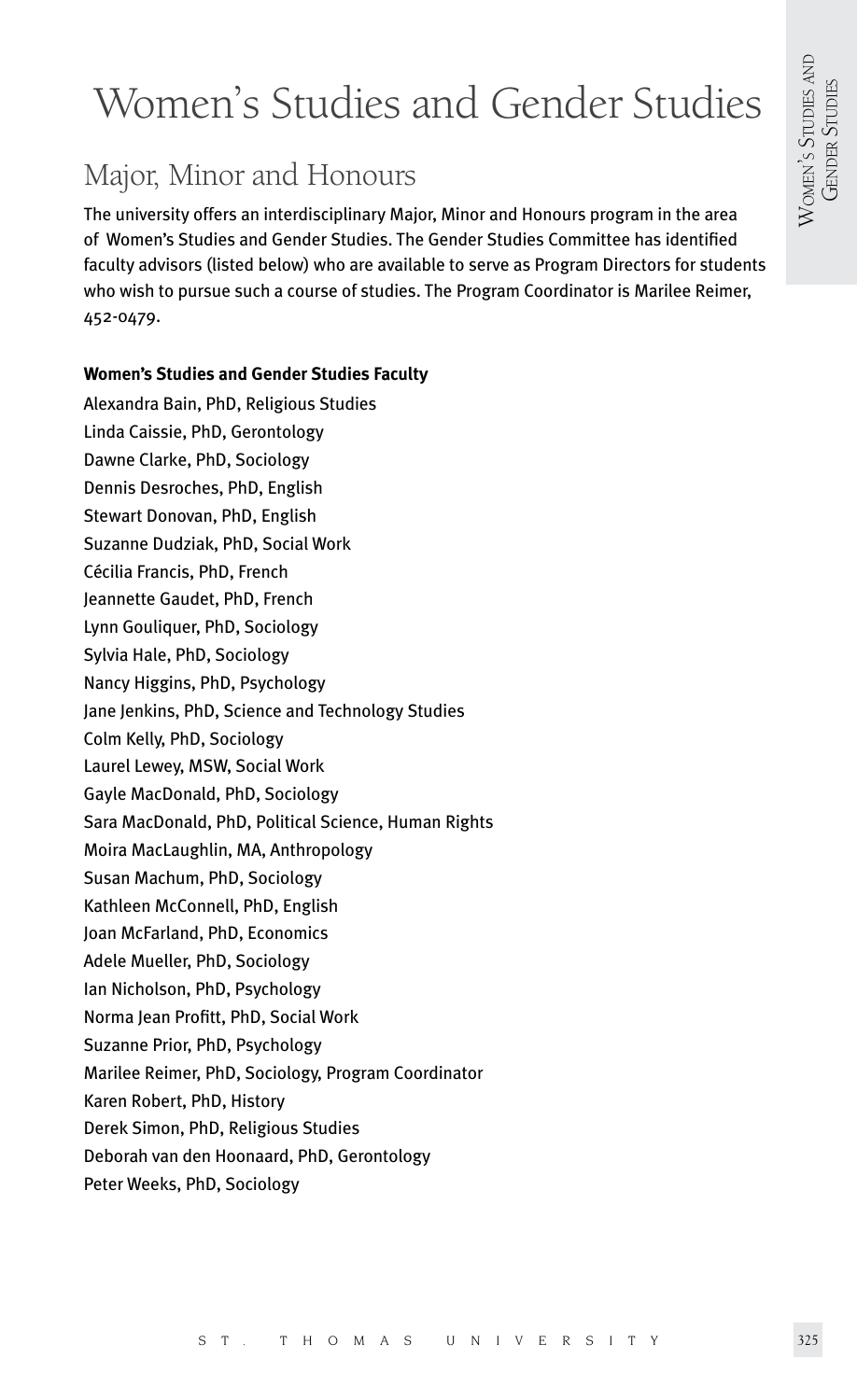# Major in Women's Studies and Gender Studies

A Major in Women's Studies and Gender Studies consists of 36 credit hours of course work beyond the 1000 level. These consist mostly of the cross-listed courses below.

# Honours in Women's Studies and Gender Studies

An Honours in Women's Studies and Gender Studies consists of 48 credit hours of courses beyond the 1000 level, of which 6 credit hours must be in theory or methods. In addition, an Honours thesis valued at 6 credit hours is required. These courses should include an Honours thesis seminar or workshop of 3 or 6 credit hours, depending on the discipline offering the course.

# Minor in Women's Studies and Gender Studies

A Minor in Women's Studies and Gender Studies requires completion of 18 credit hours in cross-listed courses, in two different fields. Introduction to Women's Studies and Gender Studies (GEND 2016) is recommended. Although students must devise their own plans, the University has designated the following courses as appropriate for Women's Studies and Gender Studies. The notation (GEND) appears after the titles of these courses as they appear in the description of courses for respective departments. To confirm the Minor, students are to email the courses they are registered for to registrar@stu.ca.

### **GEND-2016. Introduction to Women's Studies and Gender Studies**

This is the introductory course to the interdisciplinary field of Women's Studies and Gender Studies. The basis of femininity, masculinity and women's inequality are examined in the context of wider social relations, including the historical subject, literary voice and the women's movement.

# **GEND-3013. Women's Studies and Gender Studies Methods**

This is a foundational course in Gender Studies methodology. It examines the feminist critique of positivism, the development of feminist research methodologies and the use of these methods in a range of disciplines.

# **ANTH-2533. Women in Cross-cultural Perspective**

This course examines male and female roles in a number of different cultural settings, especially non-Western societies. Particular attention is given to the cultural expectations of gender behaviour, the structure of economic opportunities for males and females, and how shifts in opportunity structures impact gender roles. Various examples illustrating the roles of males and females in the context of marriage, domestic group organization, economic decision making and political decision making, will be presented.

# **ECON-2303. Women in the Third World (SOCI 2623)**

This course will critically examine the role of women in the Third World. It will concentrate largely on the changes in these roles and their correspondence with the transition from traditional to new forms of economic organization, production, and power.

#### **ECON-2223. The Political Economy of Women (SOCI 2643)**

This is a seminar course examining, in depth, selected topics on the political economy of women. Potential topics include women as paid workers, domestic labour, and women and poverty.

#### **ENGL-2583. Women Writers I**

An investigation of the plurality of women's writing by examining contemporary poetry,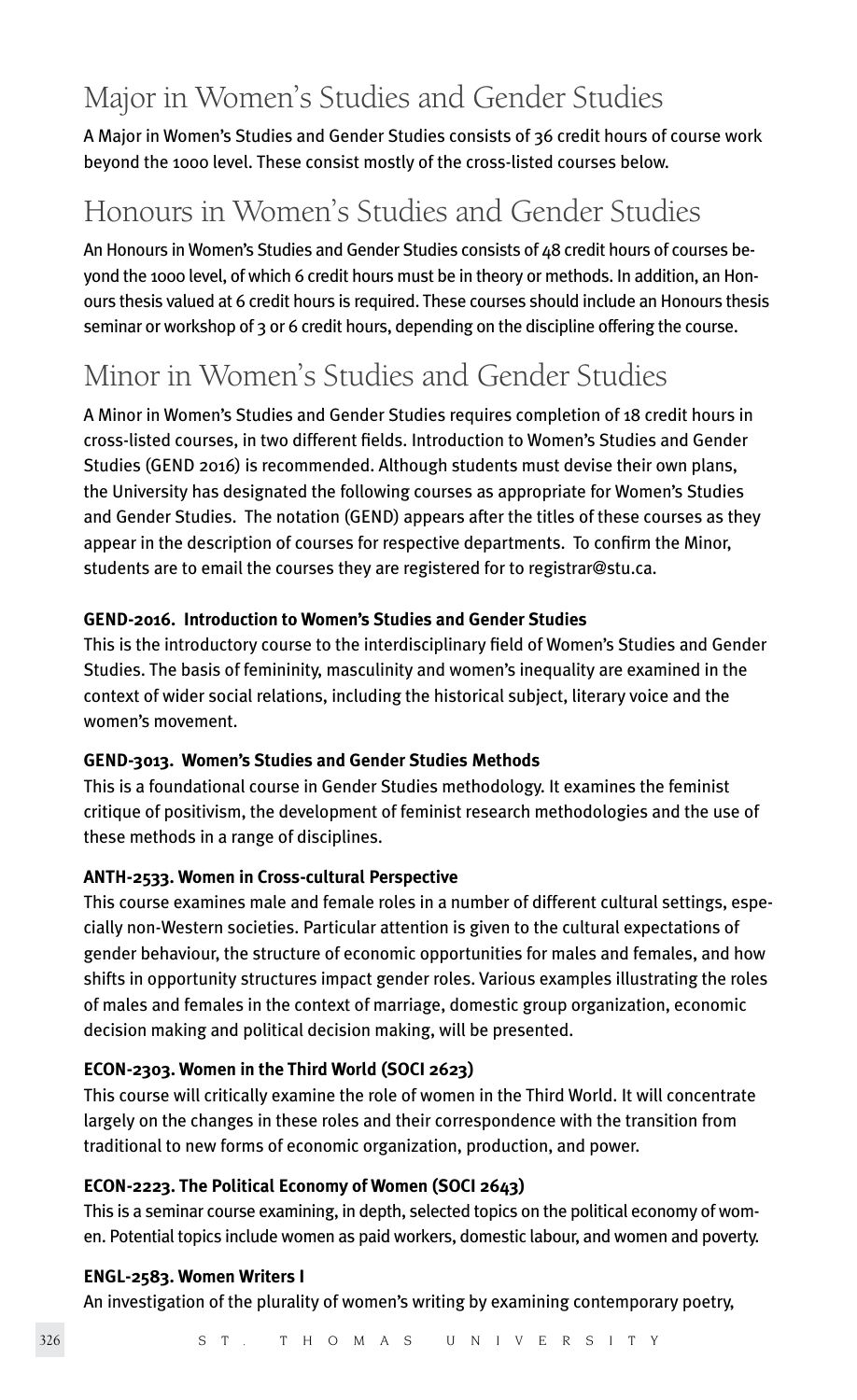fiction, drama, and theory written by women. We begin locally, with writers from the Fredericton area, and move outward through examples of regional, national, continental, and world literature by women.

#### **ENGL-2593. Women Writers II**

A chronological presentation of texts by women writers, from the ancient past to the 21st century, discussing developments in cultural attitudes toward women as both writers of and characters in novels, poetry, essays, and letters throughout Western literary history. (Categories: Authors and Authorship, Cultural Studies).

#### **GERO-3083. Gender and Aging**

This course examines issues involving how one's gender affects one's experience of aging. It looks at how the field of gerontology has traditionally dealt with the concept of gender as well as the feminization of old age, and how this has affected both women's and men's experiences of aging.

#### **GERO-3093. Images of Aging in Film**

This course explores popular views of the elderly using motion pictures. It looks at the impact of stereotypes on older people's expectations for later life. As a result of this course, students should be able to look at films more critically and identify images communicated through the media. Prerequisite: GERO-2013.

#### **GERO-3223. Family Ties and Aging**

This course examines a variety of issues regarding aging and the family. It considers historical and demographic trends as well as theoretical frameworks in family gerontology. The course covers a number of relationships including those of couples, siblings, and grandparents and grandchildren. It also looks at late-life transitions such as retirement, widowhood, and divorce, that affect family structures and relationships.

#### **HIST-3883. Women in Canadian History**

This course looks at the history of Canada from pre-colonial times to the present day from the perspectives of women of the time. Discussion and independent study on topics of interest to the students will be encouraged. Previous courses in Canadian history will be useful but are not essential.

#### **HIST-3613. Gender and Power in Latin American History**

Why did the Cuban revolution set out to create a 'new man'? How did Eva Perón become the world's most powerful first lady? Why have women led most human rights movements in Latin America? These are some of the questions to be explored in this course which examines historical relationships between men and women and ideas about masculinity and femininity in Latin America.

#### **PSYC-3523. Psychology of Gender and Gender Relations**

An introduction to contemporary issues related to differences in the experience and behaviour of females and males. Prerequisite: PSYC 2023 or permission of the instructor.

#### **PSYC-4433. Seminar in Women and Mental Health**

This course will review and critically examine the theory and research in the area of women's mental health. Developed from a feminist perspective, this course will explore women's and girls' experiences of mental health and distress, and the ways in which these experiences have been conceptualized in clinical psychology. Topics include gender and the social determinants of health, problems prevalent among women (e.g., depression, eating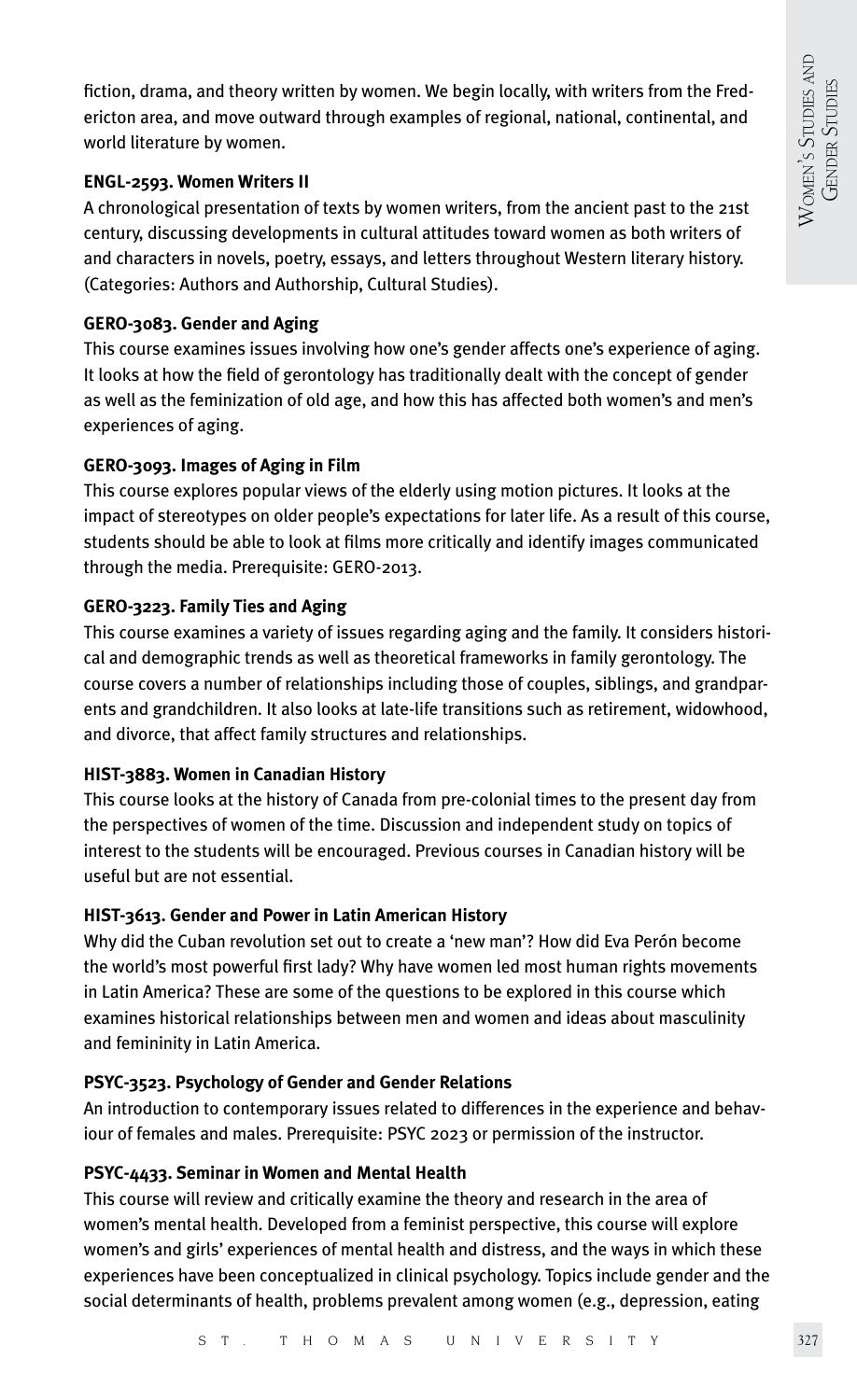disorders, personality disorders), and feminist approaches to intervention. Prerequisites: PSYC 2643 or permission of the instructor.

#### **PSYC-4483. Seminar in the Psychology of Women**

This course is designed to examine women's experiences and the treatment of women in psychological research, theory, and applied practice from a feminist perspective. This will involve analyzing psychological concepts of women and gender, examining the impact of our culture on our understanding of womanhood and femininity, reflecting on our own experiences, developing critical thinking skills, and understanding the diversity of women. Topics may include feminist approaches to research, stereotypes, sexuality, childhood, violence against women, and women and health. Prerequisite: PSYC 2013 and 2023, or permission of the instructor.

#### **RELG-2233. Women and Religion**

This course aims to study how i) women in history and in modern times respond to sociocultural restrictions, and their attempts to create spiritual and social alternatives; ii) how notions of ascetism and sexuality are utilized as liberating and prescriptive modes. It will examine feminist critiques to classical, medieval, and current texts and thinkers. We will closely look at the assumptions that guide both classical texts and modern critiques.

#### **RELG-3653. Women and Christianity**

Women's rights, gender sensitivities, and feminist movements both inside and outside the churches have inspired lively and complex debates within contemporary Christian theologies. By deconstructing, revising and rebuilding basic issues in theology on the basis of women's experiences and gender analysis, a substantial range of feminist theologies has emerged. This course will explore theological themes and interests central to the diversity of feminist theologies.

#### **SCWK-3213. Women and Social Work\***

This course is designed to enable students to examine critically first, the oppression of women in our society, in particular as consumers of social services; second, the developing literature, theory, and practice of "feminist counselling" as a significant new approach to working with women; and third, the position and status of women within the social work profession. \*Please check with professor for prerequisites.

#### **SCWK-3713. Fields of Practice**

This course involves an in-depth examination of a particular field of practice, (e.g., mental health, corrections, child welfare) based on student and instructor interest. The focus of the course will be examination and analysis of unmet needs in the field, and professional response to them.

#### **SCWK-4713. Feminist Counselling**

This course will provide an in-depth critique of traditional approaches to helping women; will explore the theory, ethics, and practice of feminist counselling, and will provide students with the opportunity to learn the skills and techniques of feminist counselling. Prerequisites: Scwk 3213 and Scwk 3123.

#### **SOCI-2013. Research Methods (NATI)**

An introduction to the main research techniques used in sociology. The course will include practical experience in research design, methods of data collection, sampling procedures, and analysis of data.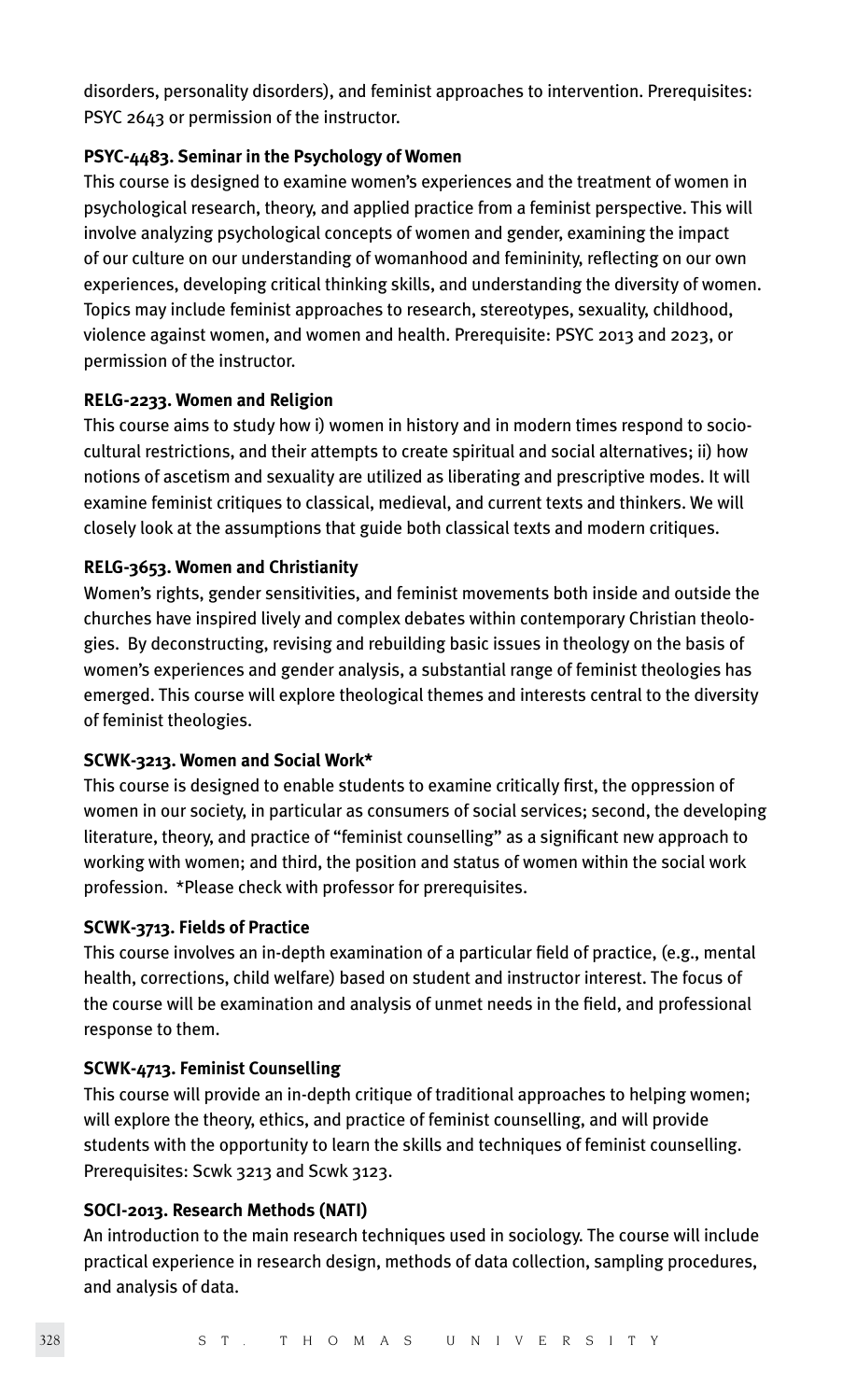#### **SOCI-2313. Deviance**

Review of theory and research, with a focus on the social basis of deviance, deviance construction, and the consequences of social reactions to selected forms of deviance.

#### **SOCI-2333. The Sociology of Chinese Women in Literature and Film.**

This course explores the sociology of women and China in recent literature and film, particularly in recent work by women in China and of Chinese origins in Western countries. The novels focus on three generations of families and illustrate the traditional expectations for women within China and in North America. The films include recent works by Chinese filmmakers that comment on women's place in pre-revolutionary and modern society.

#### **SOCI-2416. Inequality in Society**

This course explores existing patterns of social inequality and debates concerning the possibility and desirability of greater equality. Taking a theoretical and historical focus, we examine the changing nature of inequality in contemporary Canadian society in the context of globalization. Throughout, we develop our understanding of how different forms of inequality - particularly social class, gender and race - intersect. One section of the course may have a service learning requirement, where students engage in volunteer work in the community, and then reflect upon their experiences through reading, writing, and discussion.

#### **SOCI-2423. Social Problems I — Sociological Perspectives**

The various perspectives used by sociologists to examine social problems will be described and evaluated. Concrete social problems will be examined to illustrate the use of these perspectives.

#### **SOCI-2433. Social Problems II — Canadian Social Problems**

Several current Canadian social problems will be examined from the above perspectives. Problems include poverty, minorities, Canadian identity, the effects of urbanization and technology, etc. Prerequisite: SOCI 2423.

#### **SOCI-2523. The Sociology of Aging (GERO 2113) (HMRT) (RELG) (PSYC)**

This course will explore the comparative situation of older women and men in different cultures and different historical periods within Western societies. The cultural and socialstructural determinants of their changing status will be examined through alternative theoretical perspectives within sociology. The social construction of 'elderly' as a status will be explored through how older people are perceived, described, talked about, and interacted with, in everyday behaviour and how these relations may be 'negotiated' by the elderly themselves. The political-economy of aging focuses upon disparities of income, and the determinants and effects of poverty on the lives of older people.

#### **SOCI-2613. Sociology of Gender**

This course will focus, in depth, on particular aspects of the social processes shaping, and shaped by, female and male roles such as gender and power, gender and social structure of work, and feminist social movements.

#### **SOCI-2623. Women in the Third World (ECON 2303)**

This course will critically examine the role of women in the Third World. It will concentrate largely on the changes in these roles and their correspondence with the transition from traditional to new forms of economic organization, production, and power.

#### **SOCI-2633. Sociology of the Family**

A critical analysis of various conceptual frameworks in family research, and a cross-cultural